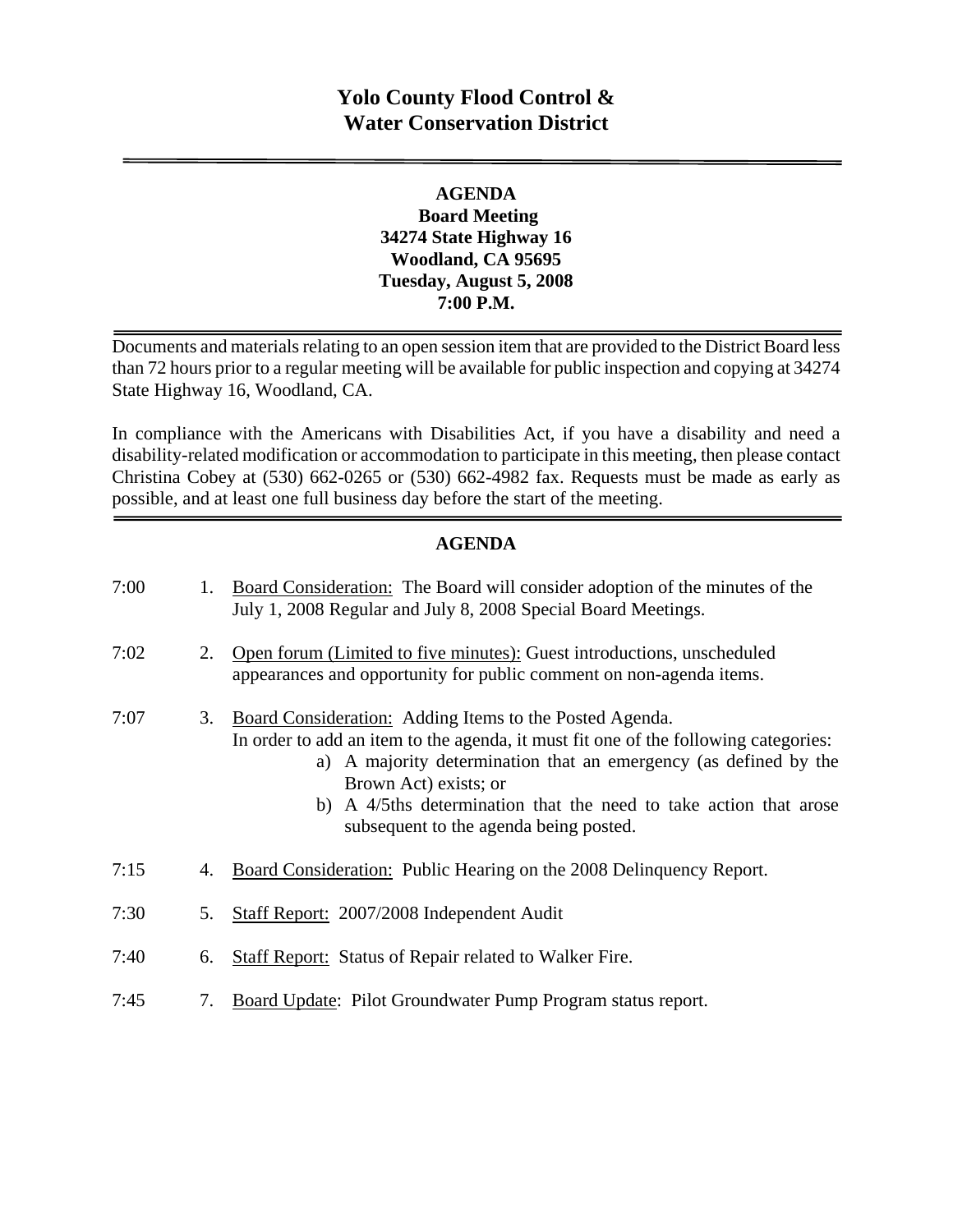- 7:50 8. Directors' Reports: Each member of the Board will have the opportunity to report on meetings and conferences attended during the prior month on behalf of the District.
- 8:00 9. Attorney's Report: The District's attorney will report on the following: a) Current legal and legislative activities.
- 8:10 10. Assistant General Manager's Report: The Board will receive a report from the General Manager or designated representatives regarding current general activities and projects of the District.
	- a) General Activities
	- b) Operations, Maintenance and Water Conditions
- 8:20 11. General Discussion: Opportunity for Board members to ask questions for clarification, provide information to staff, request staff to report back on a matter, or direct staff to place a matter on a subsequent agenda.
- 8:30 12. Board Consideration: The Board will consider the approval and the payments of bills.
- 8:35 13. Adjourn

The public may address the Board concerning an agenda item either before or during the Board's consideration of that agenda item. Public comment on items within the Board's jurisdiction is welcome, subject to reasonable time limits for each speaker. Upon request, agenda items may be moved up to accommodate those in attendance wishing to address that item. Times listed for consideration of agenda items are approximate only. The Board may consider any agenda item at any time during the Board meeting.

I declare that the foregoing agenda was posted at the office of the Yolo County Flood Control and Water Conservation District, 34274 State Highway 16, Woodland, CA on August 1, 2008.

By: \_\_\_\_\_\_\_\_\_\_\_\_\_\_\_\_\_\_\_\_\_\_\_\_\_\_\_\_\_\_\_\_\_\_\_\_\_

Christina Cobey, Administrative Assistant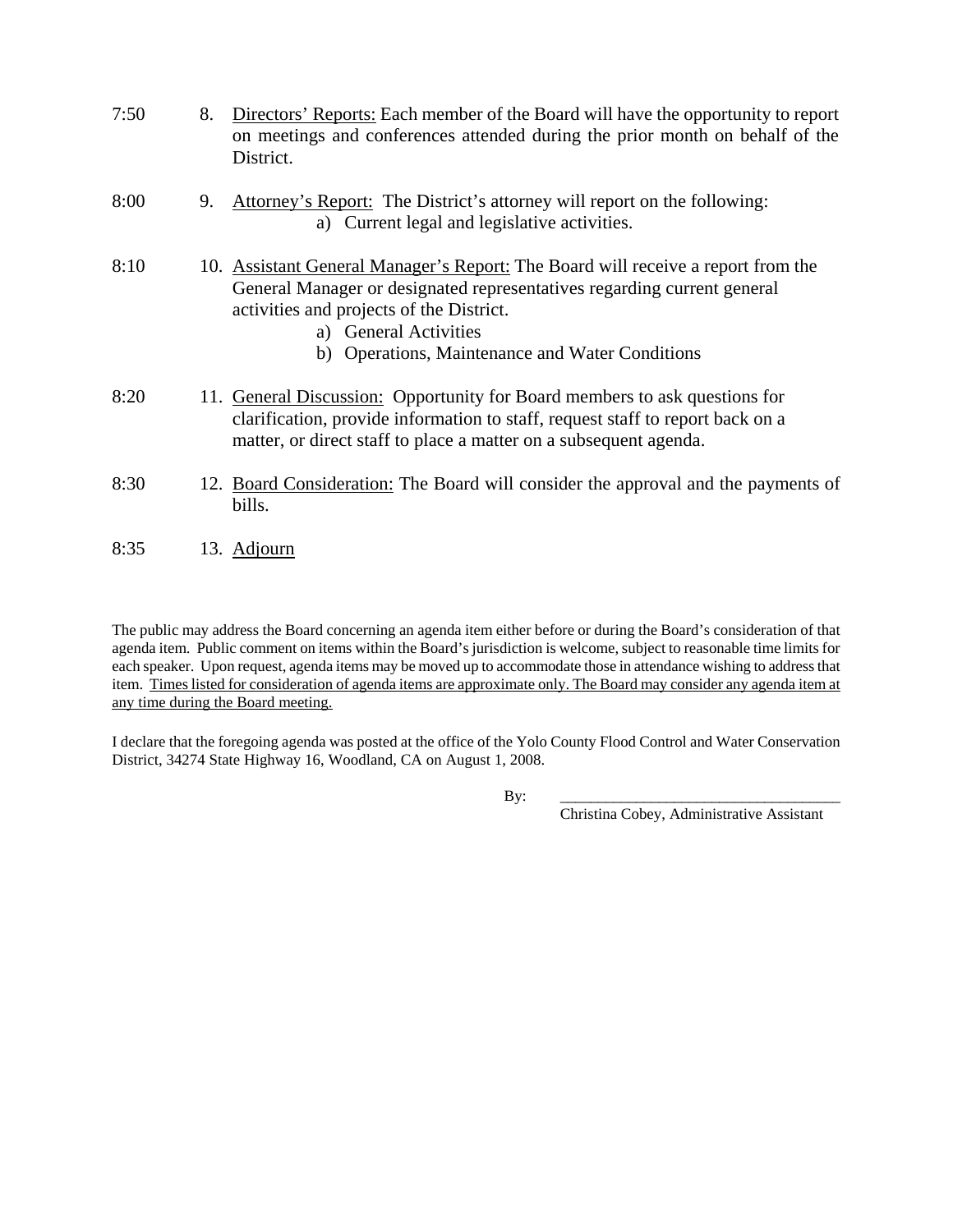

**FLOOD CONTROL & WATER CONSERVATION DISTRICT** 

**BOARD MEETING MINUTES Tuesday, August 5, 2008, 7:00 PM**

**YCFCWCD Offices 34274 State Highway 16 Woodland, CA 95695** 

The regular meeting of the Board of Directors of the Yolo County Flood Control and Water Conservation District (District) was held at 7:00 p.m. on August 5, 2008, at its regular place of business, 34274 State Highway 16, Woodland, California. Chair Vink convened the meeting. Absent was Director Mayer, who had a previous commitment that was made before being appointed to the Board. In attendance were:

District Board Erik Vink, Chair Ron Tadlock, Vice Chair Ann Brice, Director Bruce Rominger, Director

District Staff and Consultants Christy Barton, Assistant General Manager Fran Borcalli, Flood Management Program Manager Margaret Kralovec, Writer/Editor Jen Reed, Project Manager Max Stevenson, Water Resources Associate Paul Bartkiewicz, Legal Counsel

Members of the Public Duane Chamberlain, Yolo County Board of Supervisors Dave Pratt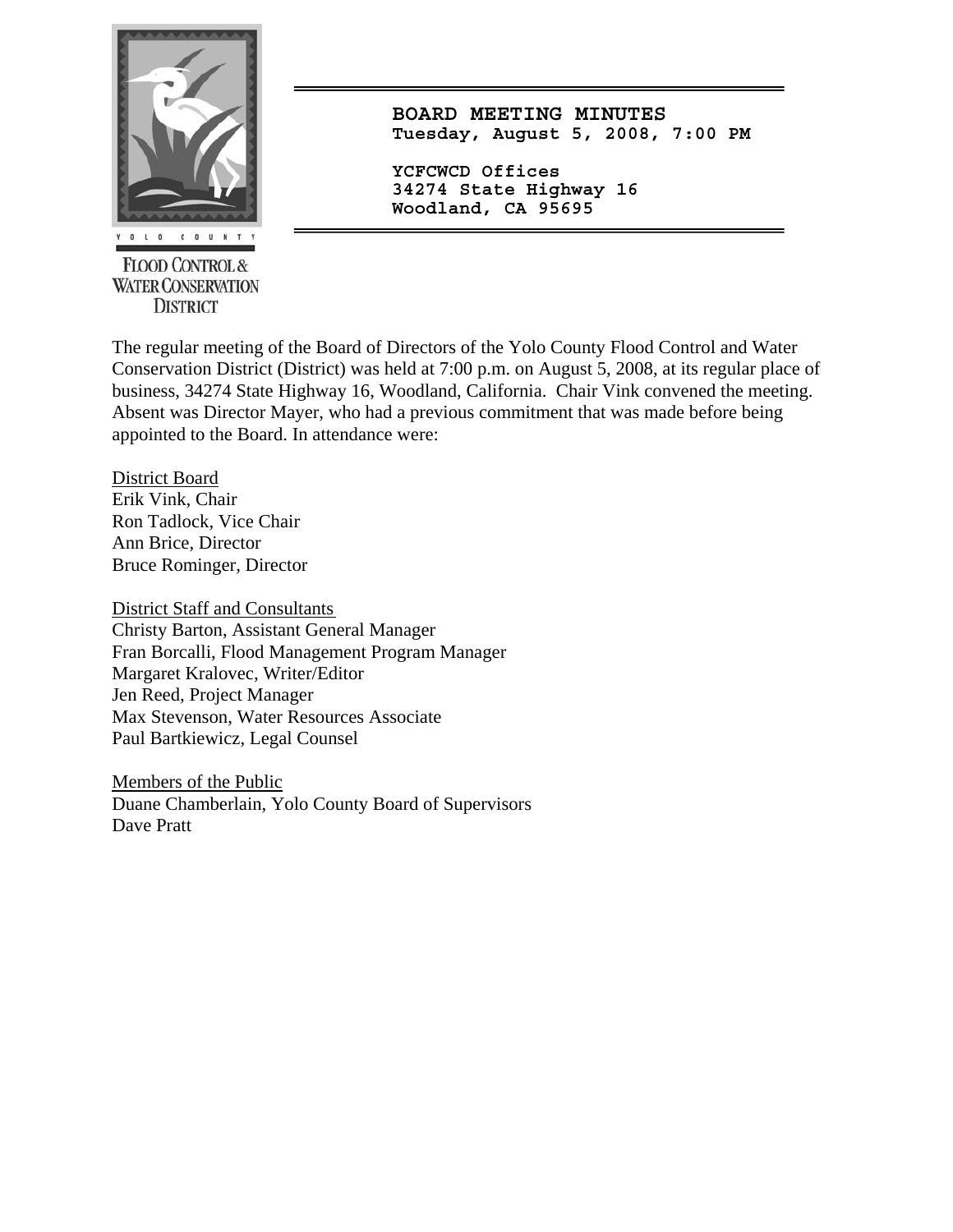## **1. BOARD CONSIDERATION: Approval of Minutes**

**8.25 M/S/C** approved minutes for the July 1, 2008, Regular Board Meeting, and the July 8, 2008, Special Board Meeting as submitted.

## **2. OPEN FORUM**

Supervisor Chamberlain announced that he had appointed James Mayer to the District Board on July 29, 2008. Assistant General Manager Barton stated that Mr. Mayer had a previous commitment this evening and would not be able to attend this meeting.

### **3. BOARD CONSIDERATION: Adding Items to the Posted Agenda**

Chair Vink announced a couple of items needed to be considered to add to the agenda. Legal Counsel Bartkiewicz announced that General Manager O'Halloran had designated Bartkiewicz as the District's negotiator while O'Halloran is gone. In that regard, Bartkiewicz said the need for a closed session regarding the Yolo Flyway Farms has arisen. He requested two items be added to the end of the agenda. The items are:

### **Closed Session**

Conference with real property Negotiator's designee (Paul Bartkiewicz) involving the potential acquisition of Yolo Flyway Farms (452 acres) in southern Yolo County (APNs 033-220-49, 033-390-02, and 033-210-29). Discussion may include price, terms of payment, or both. [See Government Code Sections 54954.5(b) and 54956.8)].

### **Closed Session Report**

Report action and vote, if any, taken in Closed Session.

**8.26** M/S/C by a 4/4 vote, the Board determined the need for action arose subsequent to the agenda being posted and approved adding two items to the end of the agenda as proposed.

## **4. STAFF REPORT: 2007/2008 Independent Audit**

### (Originally Agenda Item 5)

While the auditor was unable to attend the August Regular Board Meeting, Finance Committee members Chair Vink and Vice Chair Tadlock had met with the auditor to review the audit and management recommendation, and had the opportunity to ask questions. Chair Vink brought the Board's attention the auditor's recommendations in the management letter.

Assistant General Manager Barton reported that the District will be addressing each of the auditor's management recommendations. Legal Counsel Bartkiewicz has already developed a whistle blower policy for another agency and will be modifying it for the District.

Chair Vink reported the auditor could attend the next Board meeting if any Director had questions to ask regarding the audit or management letter. There being no further questions, the Finance Committee recommended Board accept the filing of the audit.

**8.27 M/S/C** acceptance of the filing of the 2007/2008 Independent Audit.

## **5. STAFF REPORT: Status of Repair related to Walker Fire**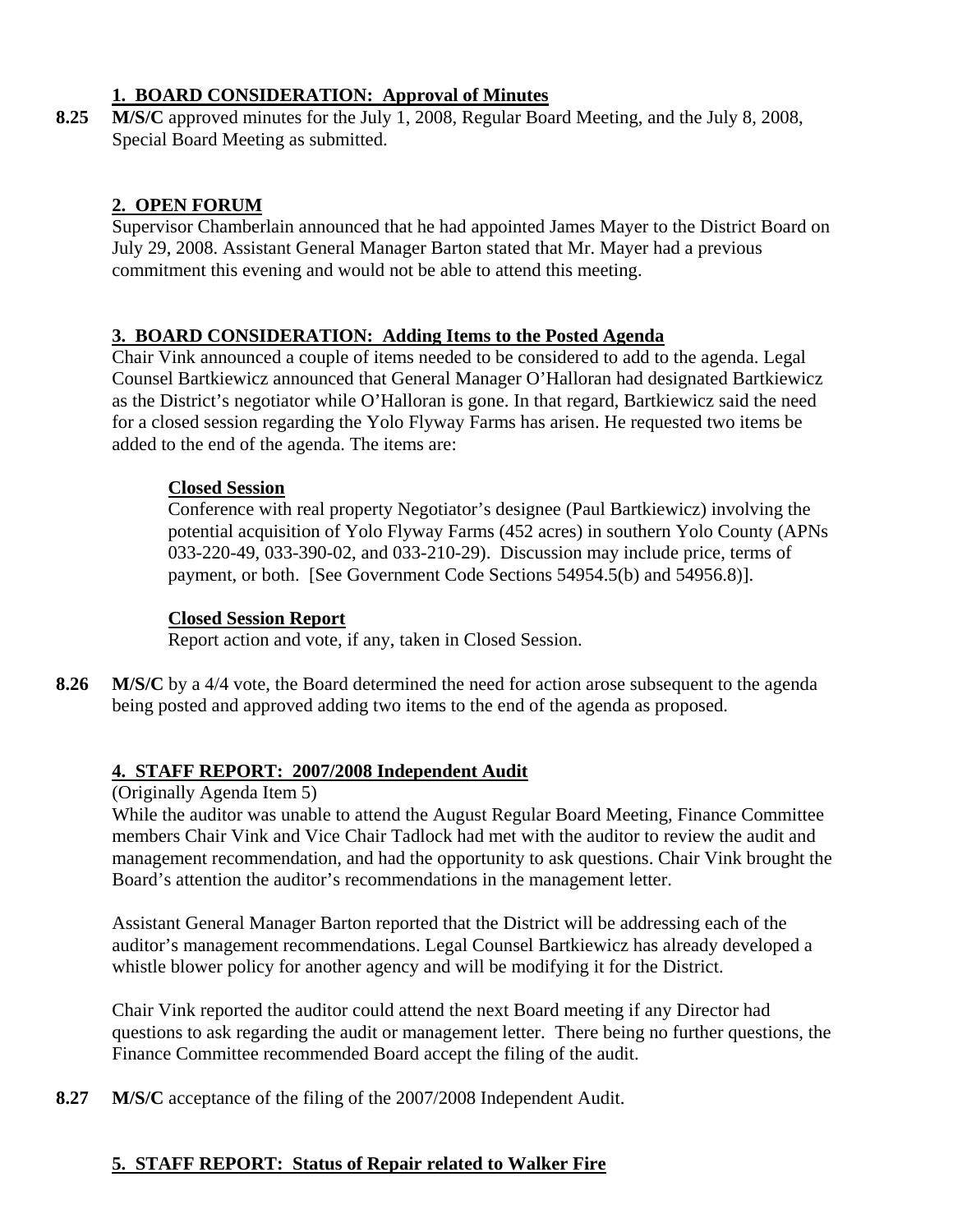(Originally Agenda Item 6)

Water Resources Associate Stevenson reported on the fire damage at the Walker Ridge tower, which took out radios and solar panels. Lost functions included telephones to Indian Valley, hydroelectric plant alarms, real time camera and data log use, and remote control to the Cache Creek Dam. The hydroelectric plant was placed back on-line with a backup internet satellite connection to forward the alarms. All lost equipment has now been replaced. A supplementary 400 watt windmill was also installed to provide supplemental power, particularly during windy nights.

The insurance claim for the Walker Fire losses is still under development. Losses include around \$30,000 in property and equipment losses and extensive staff time.

### **6. BOARD CONSIDERATION: Public Hearing on 2008 Delinquency Report**

(Originally Agenda Item 4)

Chair Vink opened of the public hearing at 7: 20 p.m., and the announced the purpose of the hearing is to give interested persons an opportunity to present comments to the Board concerning the 2008 Delinquency Report and staff's recommendations regarding adding certain delinquent accounts to the Yolo County property tax roll for collection. He also announced that notice of the hearing had been provided as required by law.

Chair Vink asked if there were any persons present wishing to make oral or written comment. No person responded. Assistant General Manager Barton reported there had been no written comments provided to the District. Chair Vink closed the public hearing.

**8.28 M/S/**C adopted Resolution 08.05 placing delinquent accounts on the Yolo County tax roll for collection by the following vote:

> Ayes: Directors Brice, Rominger, Tadlock and Vink Noes: None Absent: Director Mayer

## **7. BOARD UPDATE: Pilot Groundwater Pump Program Status Report**

Water Resources Associate Stevenson reported that the three wells in the pilot program were actively producing 6-8 cubic feet per second (cfs), 24 hours a day. Each pump has a flow meter, and receives daily checks. The District pays the electric bill for running the pumps, while the pump owners pay regular rates for their water deliveries. Well owners have been actively involved and positive in addressing issues during the pilot program. The District intends to continue the pilot pump program for the duration of the irrigation season, and will be in a position to assess the results and future of the groundwater pump program.

### **8. DIRECTORS' REPORTS**

None.

### **9. ATTORNEY'S REPORT**

Legal Counsel Bartkiewicz noted the distribution of a copy of comments provided by Ryan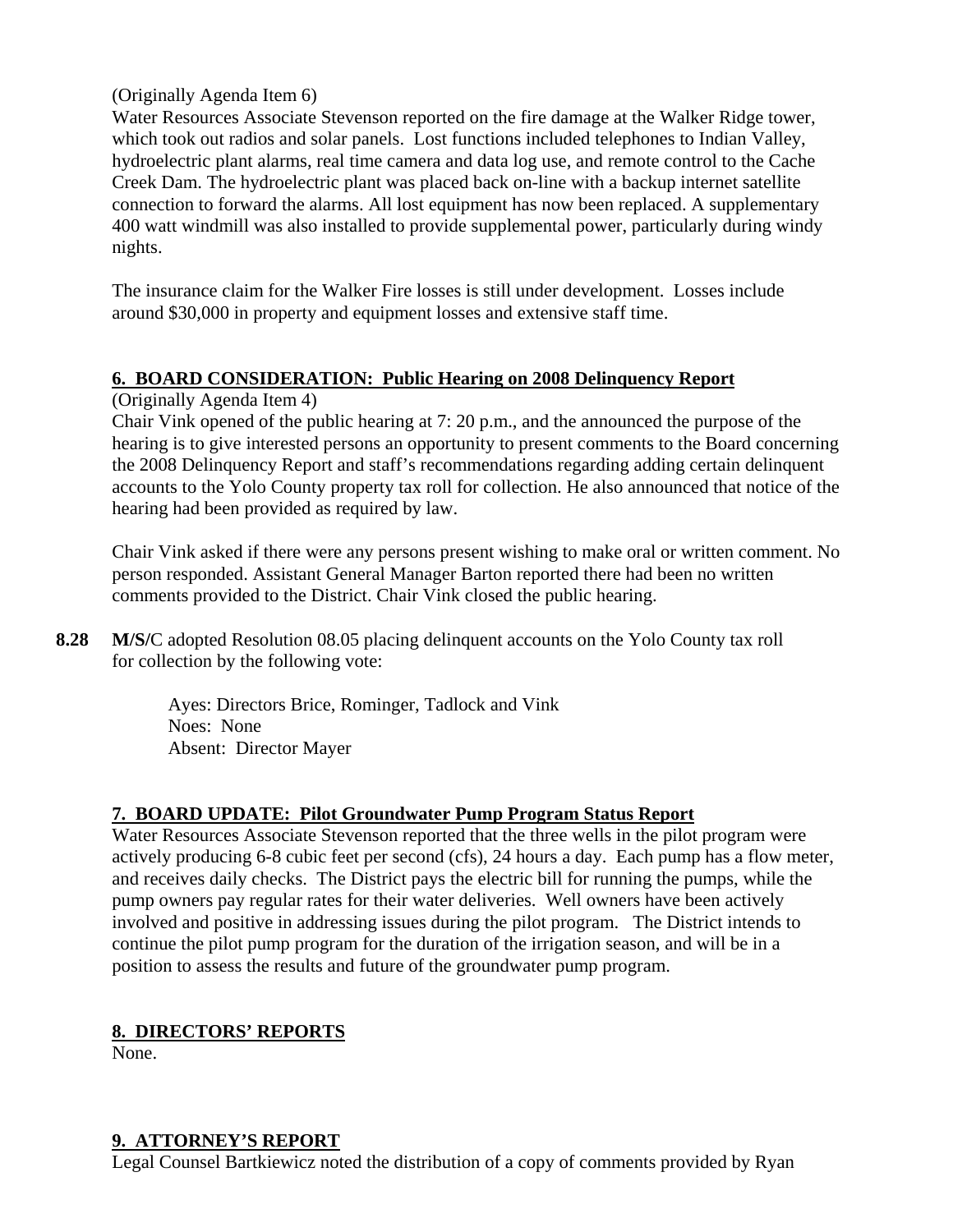Broddrick, Executive Director of the Northern California Water Association (NCWA) to Delta Vision Task Force Chair Phil Isenberg on NCWA's response to the draft Delta Vision Strategic Plan. NCWA is opposed to adoption of the draft plan without wording changes that accommodate concerns about water rights, water supplies, and fee assessments. The final version of the Delta Vision Strategic Plan is expected to be completed by October.

Because State budget talks are at an impasse, the State may still appropriate property taxes, either through legislative declaration that would require repayment with interest, or by shifting taxes to correctional activities without repayment. Bartkiewicz told the Board to expect that property taxes were likely to part of any budget solution because of the magnitude of the State's deficit.

### **10. ASSISTANT GENERAL MANAGER'S REPORT**

a. General Activities

Assistant General Manager Barton asked floodSAFE Program Manager Fran Borcalli to provide an update and requested District presence at an August 14, 9:30 a.m., visit by the Central Valley Flood Protection Board to Cache Creek at County Road 102. Borcalli, Chair Vink, and Barton will attend.

Barton reported that a radio personality had called for the public to file complaints that District water management at Indian Valley Reservoir this season was not supporting recreation and fishing. No complaints have been received since the radio program.

Barton reported that the District is still awaiting removal of debris from the fire at the Indian Valley "chalet" so that the insurance claim can be closed.

b. Operations, Maintenance, and Water Conditions

Starting at the beginning of September, water usage and levels at Clear Lake will be closely monitored in order to get to the zero point on September 15. Demand should continue to drop off as the irrigation season winds down.

Barton noted that reported hydroelectric numbers on the August 5 Water Conditions Report were incorrect. Bypassing the hydroelectric system reduces pressure as does the low head of reservoir waters.

The District is preparing for season end repairs and inspections.

#### **11. GENERAL DISCUSSION**

None.

## **12. BOARD CONSIDERATION: Payment of Bills**

**8.29 M/S/C** approval for the following claim(s) for payment:

Yolo Flood Control Checks: # 41149-41170

## **13. CLOSED SESSION**

(Added item)